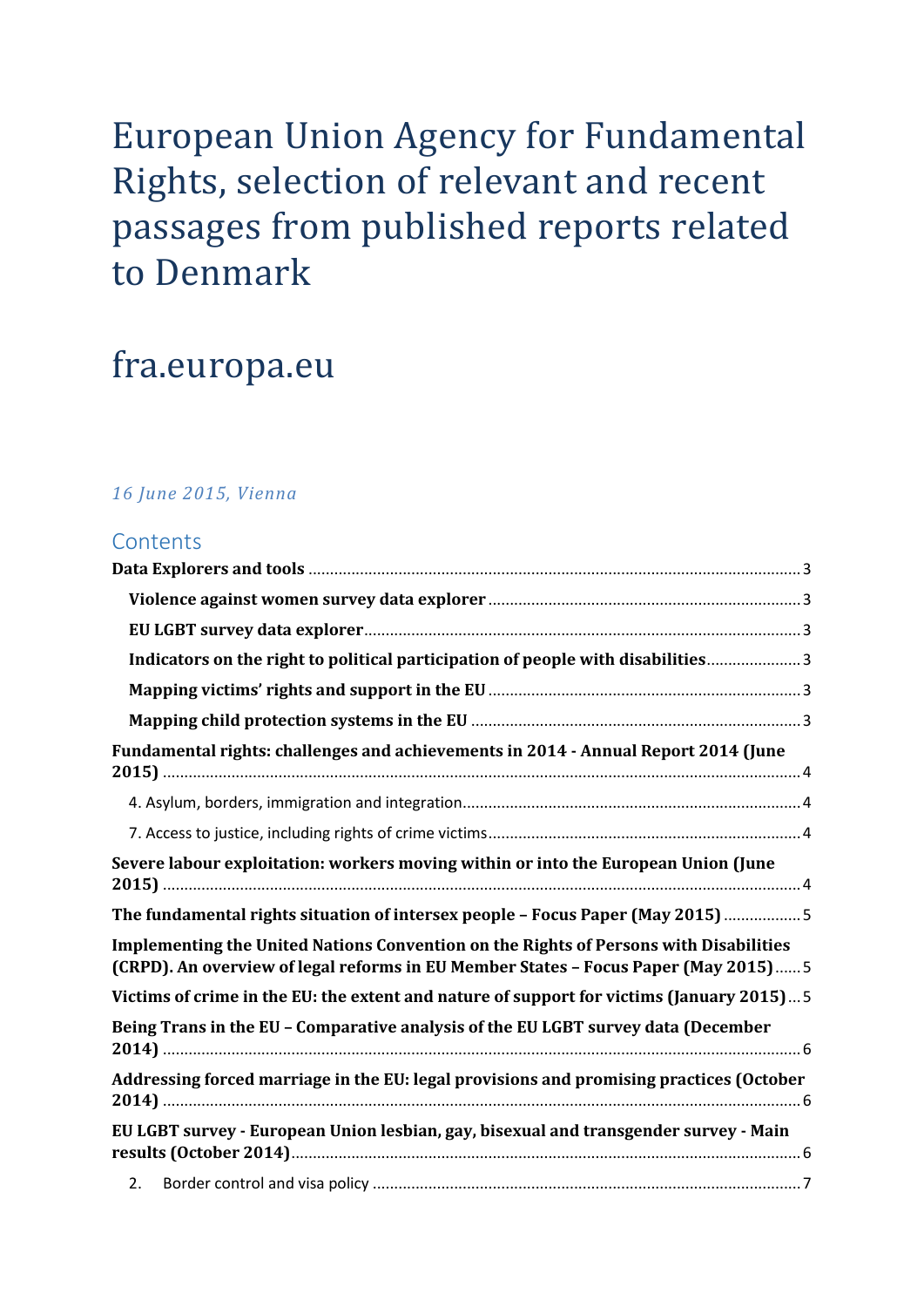| 4.                                                                                      |  |  |
|-----------------------------------------------------------------------------------------|--|--|
| 5.                                                                                      |  |  |
|                                                                                         |  |  |
| Violence against women: an EU-wide survey. Main results report (March 2014) 9           |  |  |
| Legal capacity of persons with intellectual disabilities and persons with mental health |  |  |
| 1.                                                                                      |  |  |
| 2.                                                                                      |  |  |
| 4.                                                                                      |  |  |
| 5.                                                                                      |  |  |
| 6.                                                                                      |  |  |
| 8.                                                                                      |  |  |
| 9.                                                                                      |  |  |
| Making hate crime visible in the European Union: acknowledging victims' rights          |  |  |
| Involuntary placement and involuntary treatment of persons with mental health           |  |  |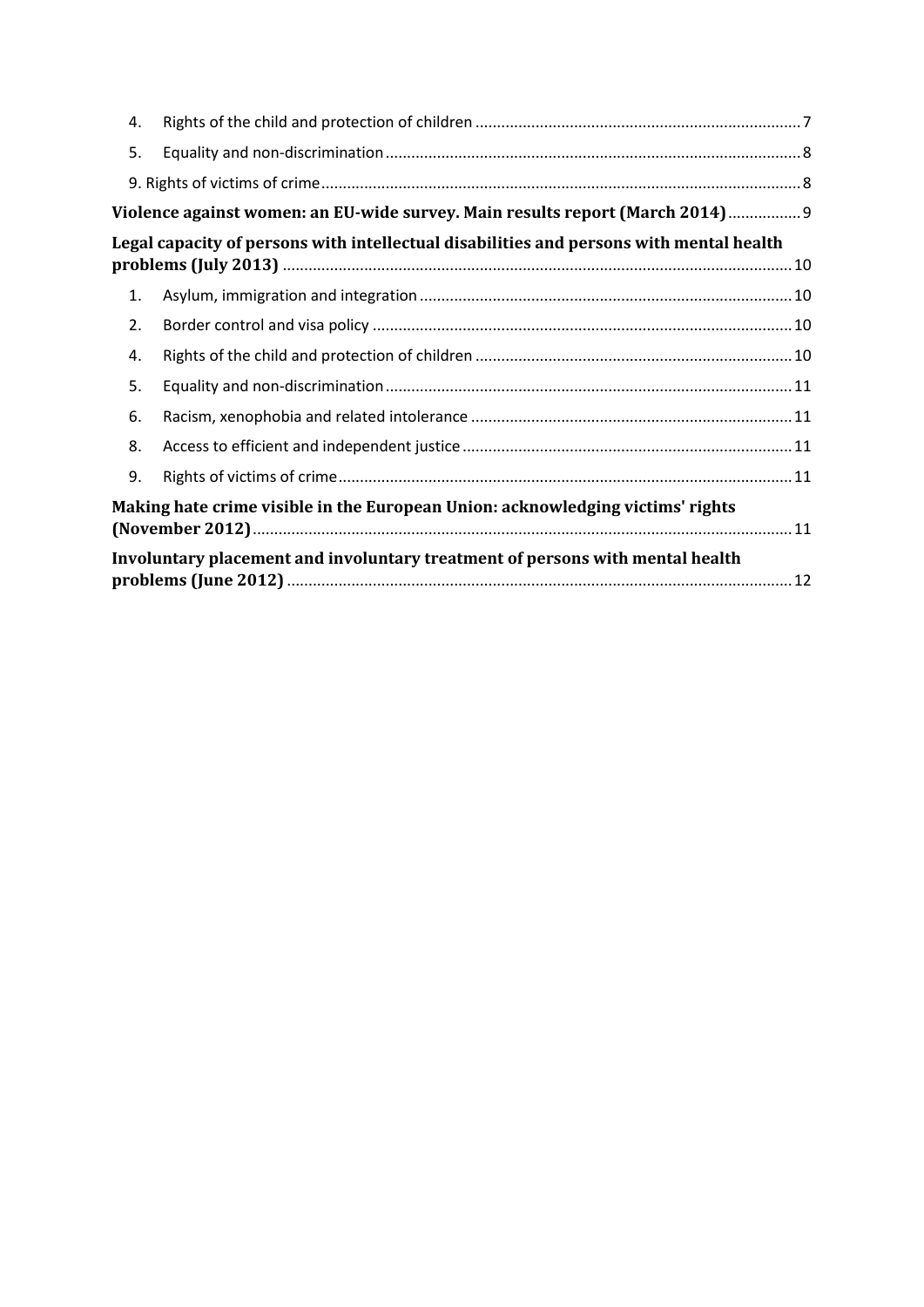# <span id="page-2-0"></span>**Data Explorers and tools**

<span id="page-2-1"></span>**Violence against women survey data explorer** <http://fra.europa.eu/DVS/DVT/vaw.php>

<span id="page-2-2"></span>**EU LGBT survey data explorer**

<http://fra.europa.eu/DVS/DVT/lgbt.php>

## <span id="page-2-3"></span>**Indicators on the right to political participation of people with disabilities**

[http://fra.europa.eu/en/publications-and-resources/data-and-maps/comparative-data/political](http://fra.europa.eu/en/publications-and-resources/data-and-maps/comparative-data/political-participation)[participation](http://fra.europa.eu/en/publications-and-resources/data-and-maps/comparative-data/political-participation)

## <span id="page-2-4"></span>**Mapping victims' rights and support in the EU**

[http://fra.europa.eu/en/publications-and-resources/data-and-maps/comparative-data/victims](http://fra.europa.eu/en/publications-and-resources/data-and-maps/comparative-data/victims-support-services)[support-services](http://fra.europa.eu/en/publications-and-resources/data-and-maps/comparative-data/victims-support-services)

## <span id="page-2-5"></span>**Mapping child protection systems in the EU**

[http://fra.europa.eu/en/publications-and-resources/data-and-maps/comparative-data/child](http://fra.europa.eu/en/publications-and-resources/data-and-maps/comparative-data/child-protection)[protection](http://fra.europa.eu/en/publications-and-resources/data-and-maps/comparative-data/child-protection)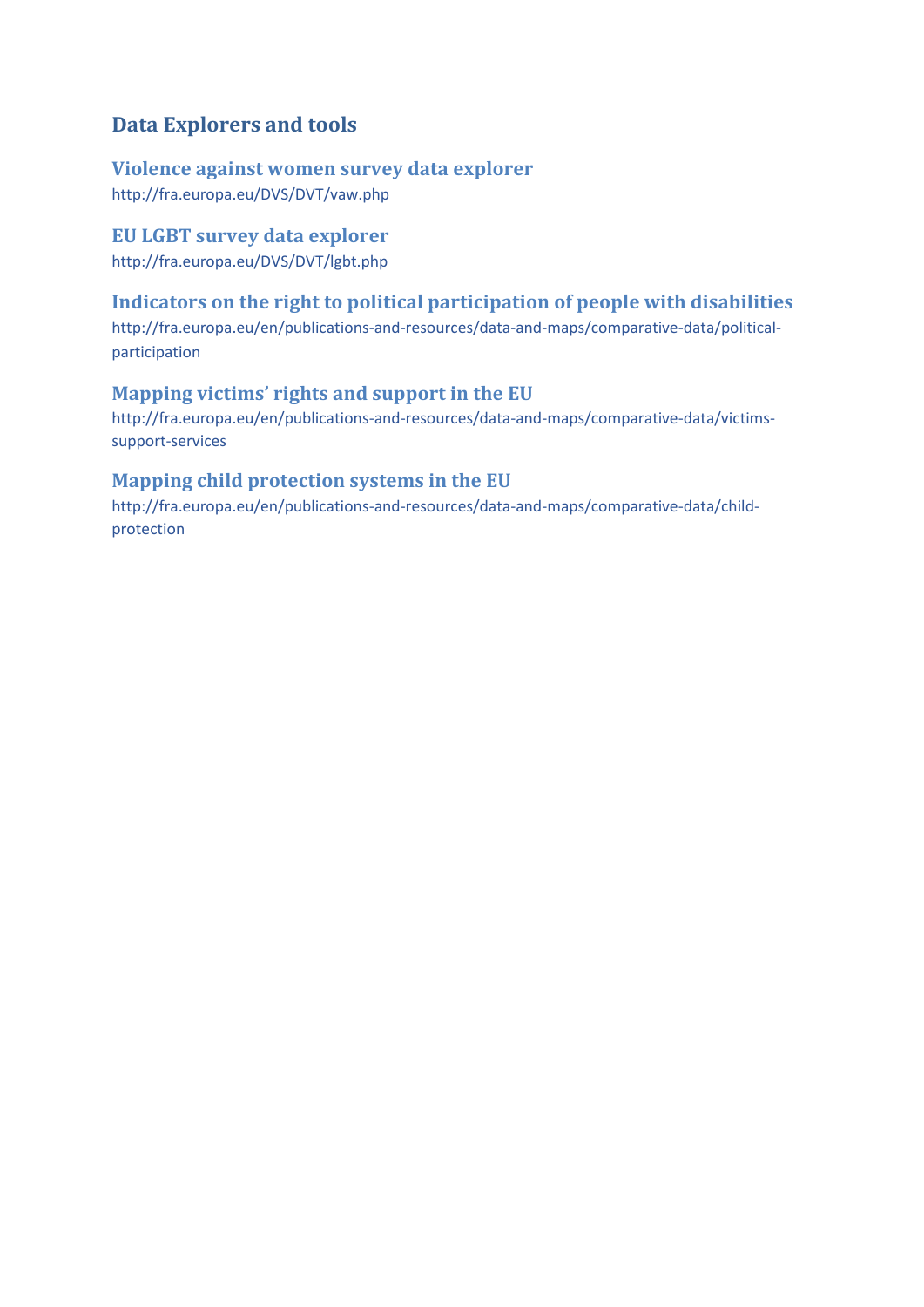# <span id="page-3-0"></span>**Fundamental rights: challenges and achievements in 2014 - Annual Report 2014 (June 2015)**

(Specific link only available as of 25 June 2015[, http://fra.europa.eu/en\)](http://fra.europa.eu/en)

#### <span id="page-3-1"></span>4. Asylum, borders, immigration and integration

4.6 EU Member State measures promoting inclusive societies

"Twelve EU Member States (Austria, Croatia, the Czech Republic, Denmark, Germany, Greece, Ireland, Italy, Latvia, Malta, the Netherlands and Slovenia), implement training programmes and capacity building for public administration. They offer these resources to civil servants dealing with migrants." (p. 96)

#### 4.7 Transforming education, reflecting diversity in society

"FRA found that diversity and intercultural education are included as core elements in the general principles and objectives of 10 Member States: Austria, Croatia, Denmark, Finland, Germany, Latvia, Malta, the Netherlands, Spain and Sweden. In primary or secondary education, most EU Member States do teach about different cultures in society. It is part of the curriculum in both primary and secondary education in the Czech Republic, Denmark, Germany, Latvia, the Netherlands and Poland." (p. 98)

#### 4.8 Empowering migrants in their path to participation

"A majority of Member States (Belgium, *Denmark*, Estonia, Finland, Hungary, Ireland, Lithuania, Luxembourg, the Netherlands, Portugal, Slovakia, Slovenia, Sweden, Spain and the United Kingdom) have granted third-country nationals the right to vote in local elections, for all or some selected nationalities." (p. 99)

## <span id="page-3-2"></span>7. Access to justice, including rights of crime victims

#### 7.4 Recognising and responding to women as victims of violence: Europe takes a step forward

"A major development in 2014 was the entry into force of the Istanbul Convention on 1 August 2014. As of 31 December 2014, eight EU Member States were parties to the convention, up from three at the end of 2013 (the five EU Member States that ratified the Convention in 2014 are Denmark, France, Malta, Spain and Sweden)." (p. 154)

# <span id="page-3-3"></span>**Severe labour exploitation: workers moving within or into the European Union (June 2015)**

#### [http://fra.europa.eu/sites/default/files/fra-2015-severe-labour-exploitation\\_en.pdf](http://fra.europa.eu/sites/default/files/fra-2015-severe-labour-exploitation_en.pdf)

"Desk research revealed that at the level of Member State legislation the protection of workers against the most severe forms of labour exploitation is not as comprehensive and strong as could be expected. In half of EU Member States (Bulgaria, the Czech Republic, Denmark, Finland, Germany, Greece, Ireland, Latvia, Luxembourg, Malta, the Netherlands, Poland, Slovakia and Sweden) slavery, servitude and forced labour are criminalised only in specific contexts." (p. 36)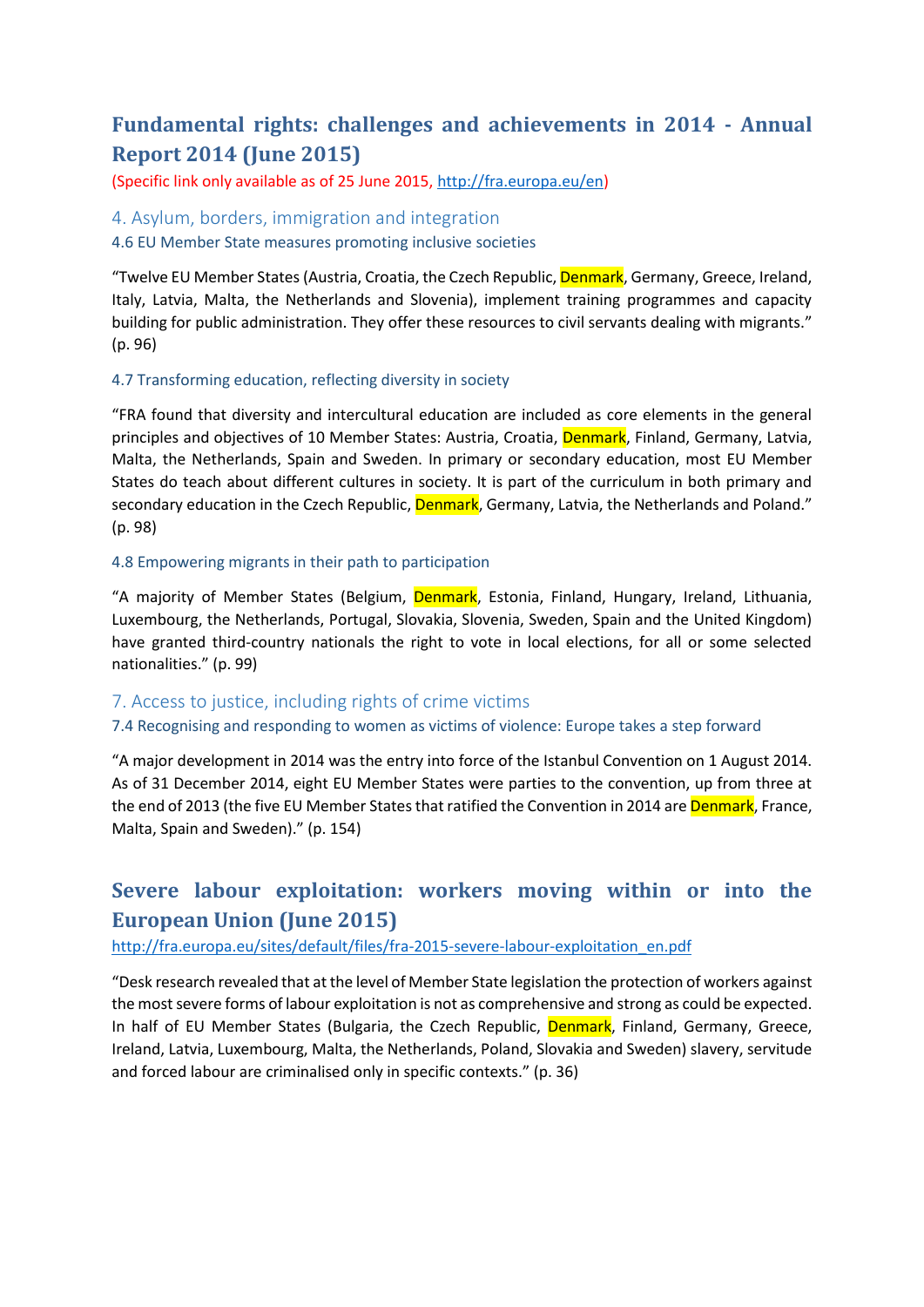# <span id="page-4-0"></span>**The fundamental rights situation of intersex people – Focus Paper (May 2015)**

## <http://fra.europa.eu/sites/default/files/fra-2015-focus-04-intersex.pdf>

"Sex (re)assignment or sex-related surgery seems to be performed on intersex children, and young people, in at least 21 EU Member States (Austria, Belgium, Bulgaria, the Czech Republic, Denmark, Estonia, Finland, France, Germany, Hungary, Ireland, Italy, Latvia, Lithuania, Malta, the Netherlands, Poland, Slovakia, Spain, Sweden and the United Kingdom). […] In eight Member States (Austria, Belgium, Bulgaria, the Czech Republic, Estonia, Hungary, Poland and Sweden), the legislation or medical practice requires consent by the legal representative, independently of the child's ability to decide. […] Patient consent seems to be legally required in at least 18 Member States (Austria, Belgium, Bulgaria, Denmark, Finland, France, Germany, Ireland, Italy, Latvia, Lithuania, Malta, the Netherlands, Poland, Slovakia, Spain, Sweden and the United Kingdom). This is provided that the child is considered to possess adequate cognitive faculties and the ability to decide. In 14 Member States (Austria, Belgium, Bulgaria, Denmark, Germany, Ireland, Lithuania, Latvia, the Netherlands, Poland, Slovenia, Spain, Sweden and the United Kingdom), the child is presumed to have such abilities after a certain age. However, there is often flexibility in assessing these abilities, both in Member States where a certain reference age exists (for example, 12 years in Belgium)." (p. 7)

# <span id="page-4-1"></span>**Implementing the United Nations Convention on the Rights of Persons with Disabilities (CRPD). An overview of legal reforms in EU Member States – Focus Paper (May 2015)**

<http://fra.europa.eu/sites/default/files/fra-2015-focus-05-2015-crpd.pdf>

"Concerning the accessibility of the physical environment, FRA evidence shows that 15 Member States (Austria, Belgium, Czech Republic, Denmark, Finland, France, Hungary, Ireland, Italy, Lithuania, Luxembourg, Poland, Portugal, Spain and the United Kingdom) have mandatory accessibility standards for the construction, and alteration of national and local authority buildings, often in line with EU-level standards." (p. 8)

"Steps have also been taken to broaden access to sign language interpretation: in Denmark, Estonia, Spain and Sweden, for example, sign language has been recognised as an official language since CRPD ratification." (p. 9)

# <span id="page-4-2"></span>**Victims of crime in the EU: the extent and nature of support for victims (January 2015)**

## [http://fra.europa.eu/sites/default/files/fra-2015-victims-crime-eu-support\\_en\\_0.pdf](http://fra.europa.eu/sites/default/files/fra-2015-victims-crime-eu-support_en_0.pdf)

"[Victims of crime funds] In addition to other funding sources, several EU Member States generate money for victim support services through a 'Victims of Crime fund' or the like, whereby persons convicted of an offence pay a fine to help the funding of services for victims of crime; for example, in Belgium, Denmark, Lithuania, Poland, Portugal, Sweden and the United Kingdom." (p. 62)

"[Adopting special measures for victims with disabilities] **Denmar**k has specialised centres for women (*Handikap, Udvikling i Kvindecentre, HUK*) aimed at improving services for women and children with disabilities who were victims of violence. From 2005–2009, seven such crisis centres were established." (p. 88)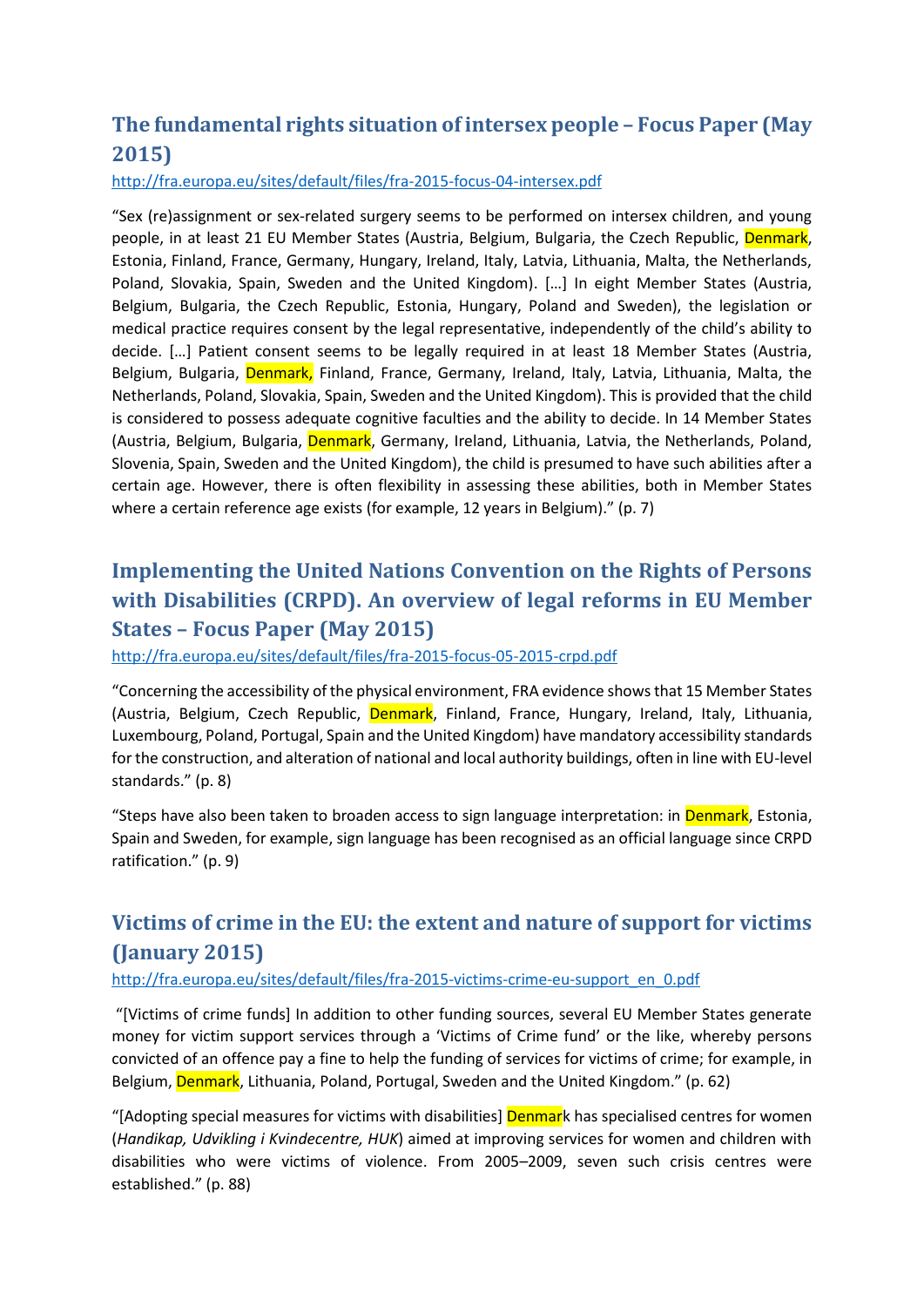# <span id="page-5-0"></span>**Being Trans in the EU – Comparative analysis of the EU LGBT survey data (December 2014)**

[http://fra.europa.eu/sites/default/files/fra-2014-being-trans-eu-comparative\\_en.pdf](http://fra.europa.eu/sites/default/files/fra-2014-being-trans-eu-comparative_en.pdf)

In Denmark, 48% of respondents felt discriminated against or harassed because of being perceived as trans in the last 12 months. (Figure 3, p. 25)

"[Discrimination in education] Respondents from Latvia, **Denmark** and the Czech Republic are the most likely to have experienced a positive school atmosphere towards LGBT persons." As Figure 21 shows, 39% of respondents consider that there is a positive school atmosphere towards LGBT persons, while 39% consider this atmosphere to be mixed and 23% consider it to be negative (p. 40)

The prevalence of hate-motivated violence in **Denmark** is 6%, below EU average (8%) (Figure 35, p. 56). The prevalence of hate-motivated harassment is 24%, above EU average (22%) (Figure 43, p. 65)

# <span id="page-5-1"></span>**Addressing forced marriage in the EU: legal provisions and promising practices (October 2014)**

[http://fra.europa.eu/sites/default/files/fra-2014-forced-marriage-eu\\_en.pdf.pdf](http://fra.europa.eu/sites/default/files/fra-2014-forced-marriage-eu_en.pdf.pdf)

"[…] most EU Member States do not treat forced marriage as a specific criminal offence. Only in seven EU Member States, forcing a person to marry against his or her will is a separately defined criminal offence. These states are Austria, Belgium, Croatia, Cyprus, Denmark, Germany and the United Kingdom." (p. 18)

# <span id="page-5-2"></span>**EU LGBT survey - European Union lesbian, gay, bisexual and transgender survey - Main results (October 2014)**

[http://fra.europa.eu/sites/default/files/fra-eu-lgbt-survey-main-results\\_tk3113640enc\\_1.pdf](http://fra.europa.eu/sites/default/files/fra-eu-lgbt-survey-main-results_tk3113640enc_1.pdf)

"Looking at the results by country shows important differences in the percentages of respondents that said they have felt personally discriminated against or harassed in the last 12 months on the grounds of sexual orientation, ranging from around 30 % in Denmark and the Netherlands to around 60 % in Croatia and Lithuania" (p. 26).

"[Discrimination in employment] The percentage of those respondents who were employed in the last 12 months that felt personally discriminated against at work in the last year because of being LGBT ranges from 29 % in Cyprus to 11 % in Denmark." (Figure 7, p. 30)

[Discrimination in education] In **Denmark**, 10% of respondents felt discriminated against by school or university personnel in the last 12 months because of being LGBT, which is below EU average (18%). "Respondents in Lithuania (31 %), Romania (30 %) and Portugal (29 %) are around three times more likely to say they have felt discriminated against in this way in the last year than those living in the Netherlands (8 %), Denmark (10 %) and Belgium (11 %)." (Figure 11, p. 35)

"Respondents living in the Netherlands (12 %), Denmark and Sweden (both 13 %), the Czech Republic (14 %) and Belgium (15 %) are the least likely to say they have felt personally discriminated against when at a restaurant, bar, café or nightclub in the last year because of being LGBT. […] About one in five respondents living in Croatia (19 %), Lithuania (18 %), Poland (18 %) and Romania (18 %), say they felt personally discriminated against when looking for a house or apartment to rent or buy in the last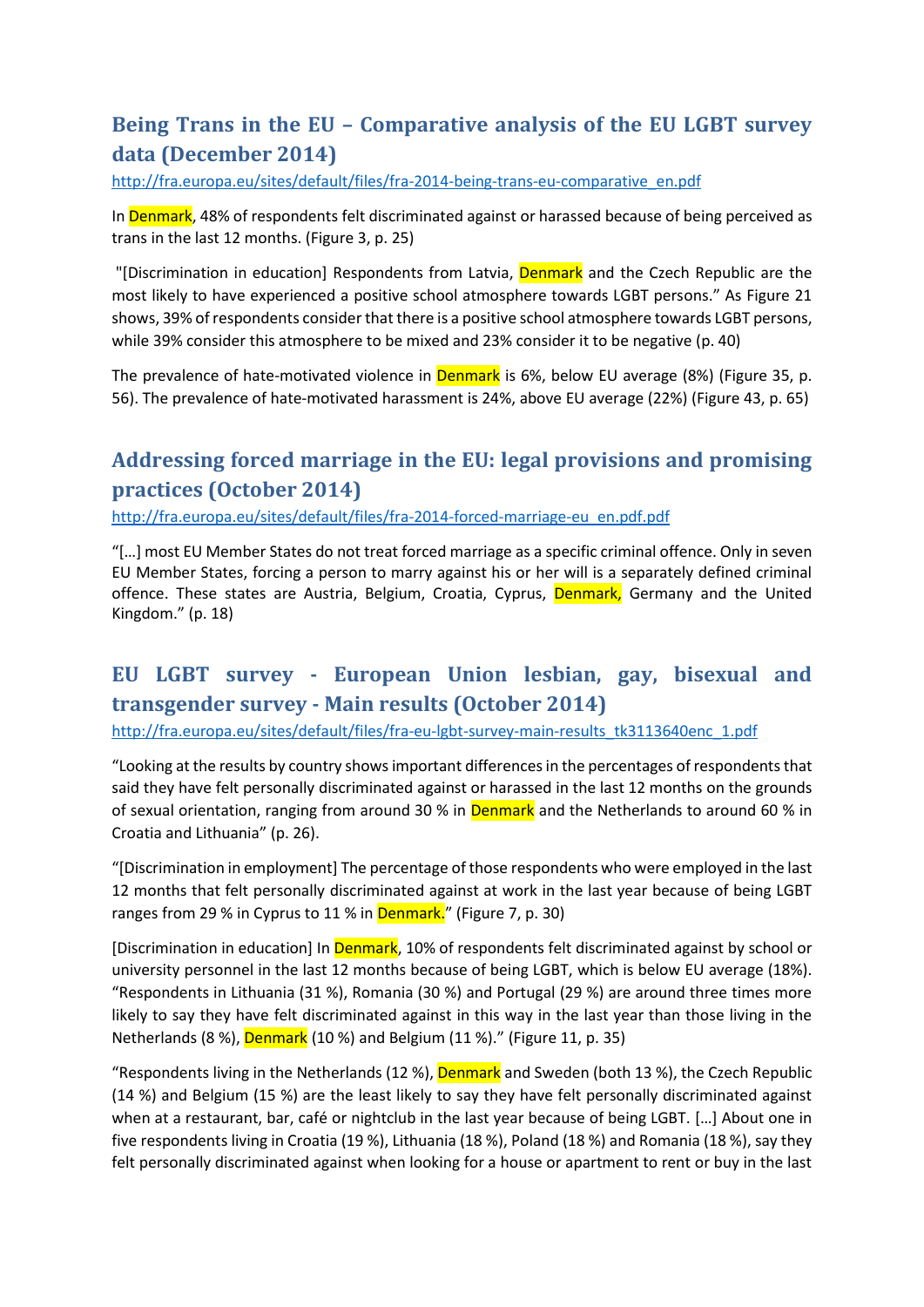year because of being LGBT, compared with one in 20 in Denmark, the Netherlands and Sweden." (p. 41)

"[Rates of violent incidents] The numbers of violent attacks and threats per 1,000 respondents in Lithuania (525), Romania (522) and Poland (452) are more than three times those found in Slovenia (138), the Netherlands (157) and **Denmark** (159)." (p. 59)

The prevalence of hate-motivated harassment in **Denmark** is 17%, below EU average (19%) (Figure 47, p. 71)

"Looking at the overall results, respondents living in Belgium, the Czech Republic, Denmark, Finland, Luxembourg, the Netherlands, Spain and Sweden indicate that they generally experience and perceive a social environment that is comparatively favourable for LGBT people. They are less likely to be victims of violence, harassment or discrimination, to perceive widespread negative attitudes towards LGBT people, or to avoid certain locations or behaviours for fear of being assaulted, threatened or harassed." (p. 99)

## **Fundamental rights: challenges and achievements in 2013 - Annual Report 2013 (June 2014)**

[http://fra.europa.eu/sites/default/files/fra-2014-annual-report-2013-0\\_en.pdf](http://fra.europa.eu/sites/default/files/fra-2014-annual-report-2013-0_en.pdf)

## <span id="page-6-0"></span>2. Border control and visa policy

"[Effective return-monitoring system] Only 11 of the 19 EU Member States which FRA considers to have effective return-monitoring systems had monitors on board either systematically or occasionally: Austria, the Czech Republic, Denmark, Estonia, Hungary, Lithuania, Luxembourg, the Netherlands, Poland, Spain and the United Kingdom. [...] A legal expert from the National Ombudsman in Denmark regularly observes return operations, as part of its role since April 2011 to monitor forced returns. In 2013, it monitored 15 return operations, including in seven cases the actual return flight. The Ombudsman considered that these operations were all handled in line with fundamental rights." (p. 47)

## <span id="page-6-1"></span>4. Rights of the child and protection of children

"A wider ratification of the Council of Europe Convention on the protection of children against sexual exploitation and sexual abuse, known as the Lanzarote Convention, represents another accomplishment. So far, 18 EU Member States have ratified it: Austria, Belgium, Bulgaria, Croatia, Denmark, Finland, France, Greece, Luxembourg, Malta, the Netherlands, Portugal, Romania and Spain before 2013, as well as Italy, Lithuania, Slovenia and Sweden during the year." (p. 107)

"Female genital mutilation can be prosecuted in all Member States, either through general criminal legislation or through specific criminal law provisions, such as those existing in Austria, Belgium, Croatia, Cyprus, Denmark, Germany, Ireland, Italy, Spain, Sweden and the United Kingdom. However, very few cases are actually prosecuted and sentenced." (p. 111)

"Children's ombudspersons from five Nordic countries (the EU Member States Denmark, Finland and Sweden, as well as Iceland and Norway) agreed in September [2013] to work with their respective governments to restrict male circumcision so that it is no longer performed on non-consenting, underage boys for non-medical reasons." (p. 112)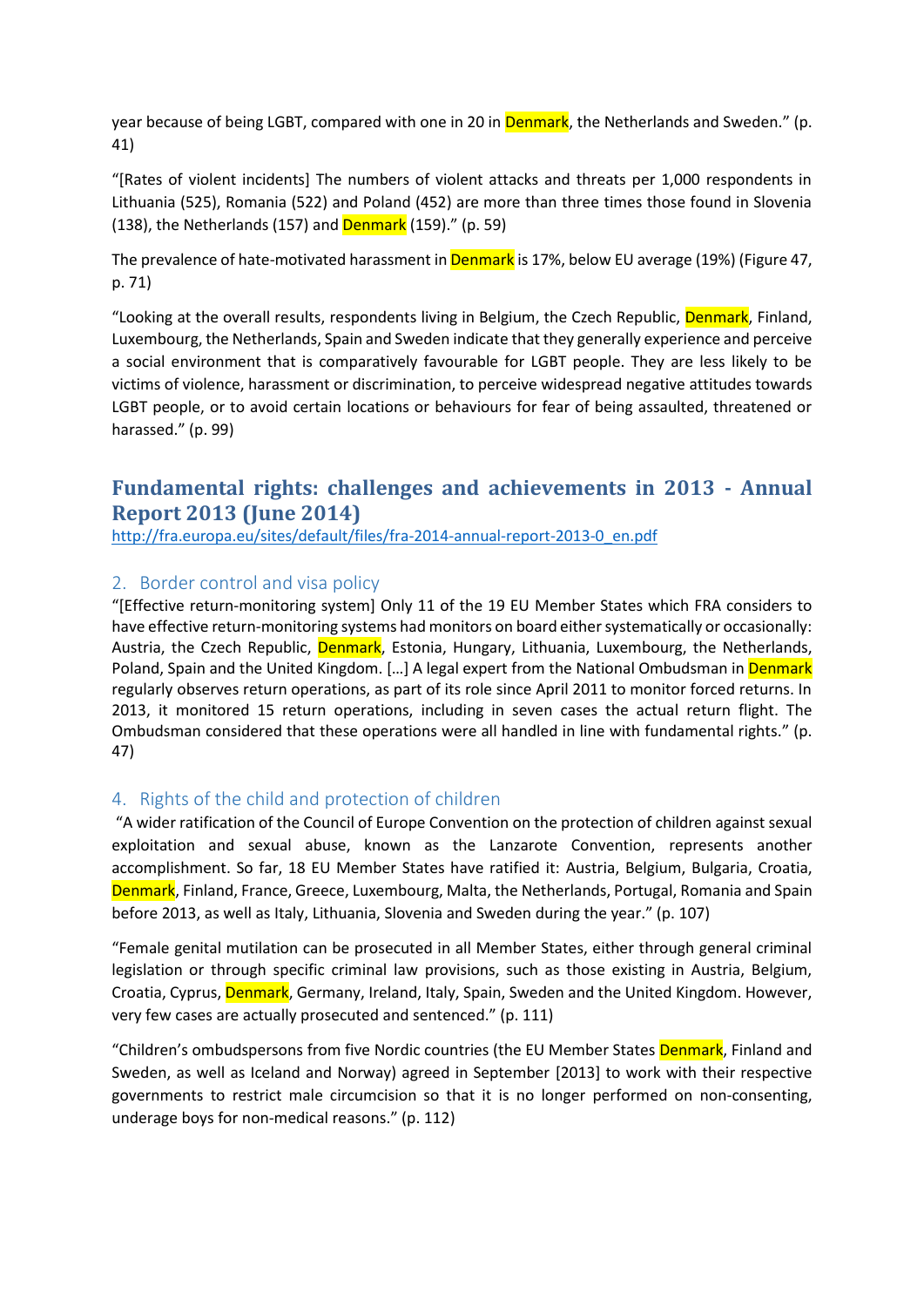## <span id="page-7-0"></span>5. Equality and non-discrimination

"Relatively high levels of discrimination on the ground of age were identified in Belgium, Denmark and France." (p. 129)

"Cyprus, Denmark, Italy, Latvia, Lithuania, Slovakia and the United Kingdom introduced action plans in the area of disability." (p. 136)

## <span id="page-7-1"></span>9. Rights of victims of crime

"In Denmark, a new law establishes a Victims' Fund for the benefit of victims of crime and traffic accidents, funded by fines imposed on convicted offenders. Through grants to victim support services, research, projects on education, information and development, the fund will support activities in the area of victim support." (p. 212)

# **The right to political participation for persons with disabilities: human rights indicators (May 2014)**

[http://fra.europa.eu/sites/default/files/fra-2014-right-political-participation-persons](http://fra.europa.eu/sites/default/files/fra-2014-right-political-participation-persons-disabilities_en.pdf)[disabilities\\_en.pdf](http://fra.europa.eu/sites/default/files/fra-2014-right-political-participation-persons-disabilities_en.pdf)

"National disability strategies or action plans explicitly address political participation in eight EU Member States: Austria, Croatia, Denmark, Germany, Latvia, Luxembourg and Spain as well as Slovakia." (p. 38)

"A further 15 EU Member States prohibit people with disabilities who have been deprived of their legal capacity from voting. The Member States are Belgium, Bulgaria, Cyprus, Denmark, Estonia, Germany, Greece, Ireland, Lithuania, Luxembourg, Malta, Poland, Portugal, Romania and Slovakia. This exclusion is either set out in the country's constitution or in electoral legislation." (p. 41)

"In eight EU Member States, Austria, Denmark, Estonia, Finland, Germany, Lithuania, the Netherlands and the United Kingdom, all voters can vote using alternative methods, typically postal voting." (p. 42)

"The FRA's analysis indicates that 15 EU Member States, Austria, Belgium, the Czech Republic, Denmark, Finland, France, Hungary, Ireland, Italy, Lithuania, Luxembourg, Poland, Portugal, Spain and the United Kingdom have mandatory accessibility standards for the construction and alteration of national and local authority buildings." (p. 48)

"In 15 EU Member States, Croatia, Cyprus, the Czech Republic, Denmark, Finland, Germany, Hungary, Ireland, Poland, Portugal, Slovakia, Slovenia, Sweden and the United Kingdom, assistance in voting is available to persons with physical, visual and intellectual disabilities, subject to the authorisation of the election authorities. In most of these Member States, this assistance is based on an inability to read or write, independent of the reason." (p. 50)

"[Ensuring access to complaints mechanisms] In the remaining two thirds (19) of Member States, persons with disabilities who have been deprived of their legal capacity do not have independent or direct access to redress mechanisms. This exclusion is manifested in two ways. In the first group of Member States, people who are prevented from voting because they have been deprived of their legal capacity are denied access to redress regarding problems experienced in the voting process. This is the case in **Denmark**, Estonia, Greece, Ireland, Lithuania, Poland, Slovenia and Slovakia." (p. 53)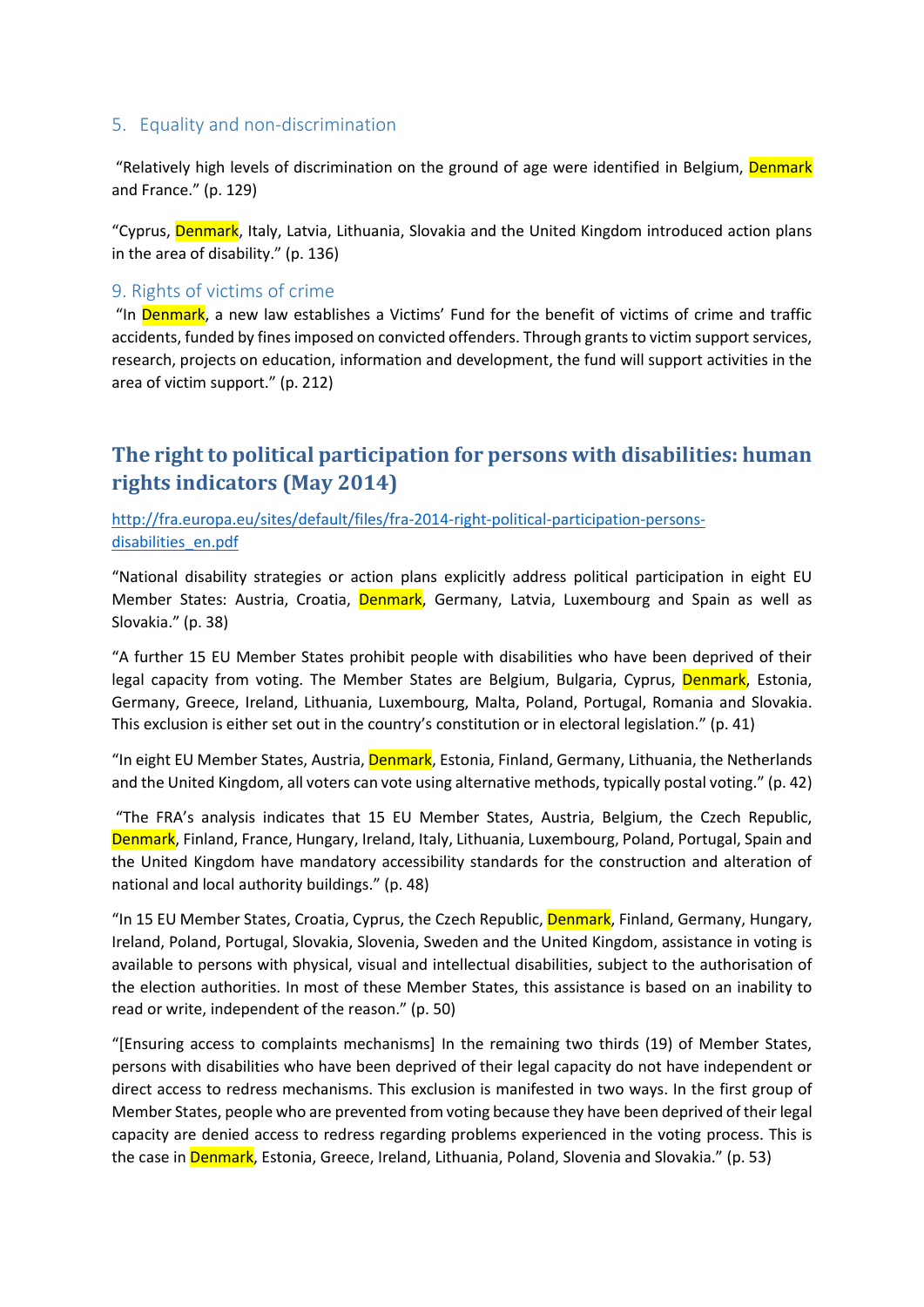# <span id="page-8-0"></span>**Violence against women: an EU-wide survey. Main results report (March 2014)**

[http://fra.europa.eu/sites/default/files/fra-2014-vaw-survey-main-results-apr14\\_en.pdf](http://fra.europa.eu/sites/default/files/fra-2014-vaw-survey-main-results-apr14_en.pdf)

In Denmark, 52% of women have experienced physical and/or sexual violence by current and/or previous partners or non-partners since the age of 15, above EU average (33%). (Table 2.1, p. 28)

"Considering the results at the country level, the rates of partner violence range from 30 %–32 % in Finland, Denmark and Latvia to 13 % in Austria, Croatia, Poland, Slovenia and Spain. The prevalence rates for non-partner violence present a similar degree of spread, from a high of 34 %–40 % in Sweden, the Netherlands and Denmark to 10 %–11 % in Portugal, Greece and Poland." (p. 30)

"In Denmark, which displays a relatively high rate of partner violence, 42 % of the most serious incidents of partner violence resulted in injuries." (p. 63)

"[Psychological partner violence] At the EU Member State level, the results range from 60 % of women in **Denmark** and Latvia, and 53 % of women in Finland having experienced some form of psychological violence in their relationships, to one in three women in Ireland (31 %), Greece (33 %) and Spain (33 %) having experienced this." (p. 73)

[Stalking] In Denmark, the prevalence of stalking since the age of 15 is 24%, above EU average (18%). (Table 5.1, p. 83)

"[Sexual harassment] The prevalence rates range from 81 %-71 % in Sweden, Denmark, France, the Netherlands and Finland, to 32 %–24 % in Portugal, Poland, Romania and Bulgaria." (p. 98)

In Denmark, the prevalence of sexual harassment since the age of 15 is 80%, above EU average (55%) (Figure 6.2, p. 99); while the prevalence of sexual harassment in the 12 months before the interview is 37%, above EU average (21%) (Figure 6.3, p. 100).

"[Cyberharassment] Denmark and Sweden (both 18 %), and Slovakia and the Netherlands (both 17 %) show the highest prevalence rates. The lowest rates are in Romania (5 %), and in Lithuania and Portugal (both 6 %)." (Figure 6.7, p. 105)

# **Access to data protection remedies in EU Member States (January 2014)**

## [http://fra.europa.eu/sites/default/files/fra-2014-access-data-protection-remedies\\_en\\_0.pdf](http://fra.europa.eu/sites/default/files/fra-2014-access-data-protection-remedies_en_0.pdf)

"In serious enough cases, criminal proceedings can be initiated for violations of data protection legislation. […] In addition, in all EU Member States the courts can impose fines, issue prison sentences or combine both. The size of the fine or length of the prison sentence is set out in national legislation and varies between Member States. […] The majority of EU Member States enforce a maximum determinate sentence, most of which fall between six months and five years. [...] In Denmark, a sentence of up to four months can be imposed." (p. 22)

"[Role of non-judicial bodies] Other non-judicial bodies have the power to annul decisions taken by other authorities, to order rectification of violations and to grant, deny or delete information. This is the case with the **Danish** Press Council, which is able to delete specific information." (p. 19)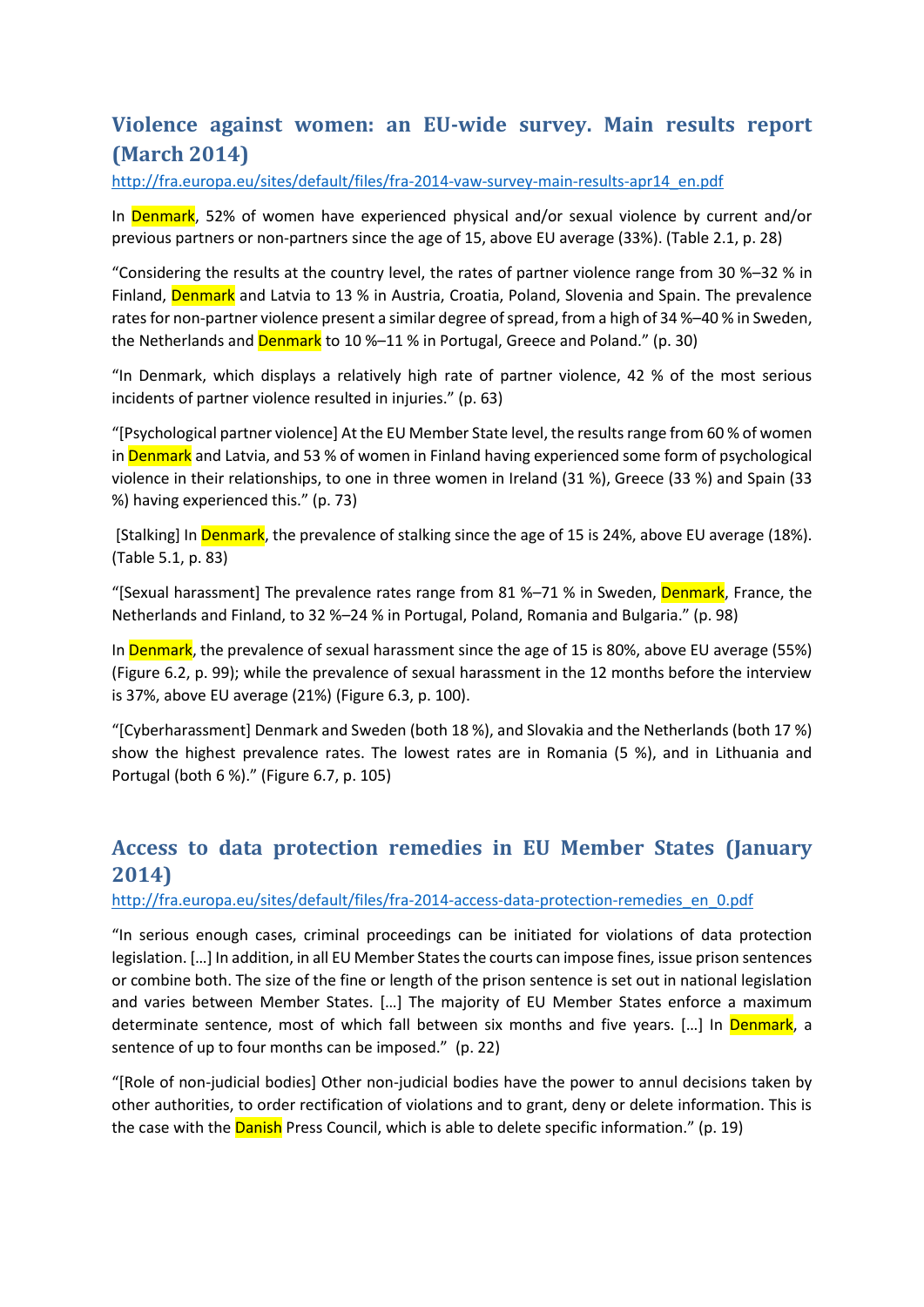# <span id="page-9-0"></span>**Legal capacity of persons with intellectual disabilities and persons with mental health problems (July 2013)**

[http://fra.europa.eu/sites/default/files/legal-capacity-intellectual-disabilities-mental-health](http://fra.europa.eu/sites/default/files/legal-capacity-intellectual-disabilities-mental-health-problems.pdf)[problems.pdf](http://fra.europa.eu/sites/default/files/legal-capacity-intellectual-disabilities-mental-health-problems.pdf)

"[Requesting protective measures] About half of EU Member States explicitly provide in their national legal frameworks for the person concerned to request a restriction of his or her legal capacity. This is the case in Austria, Denmark, Estonia, Finland, France, Germany, Greece, Italy, Luxembourg, Slovakia, Slovenia, Spain, Sweden and the United Kingdom." (p. 35)

"[Restoration of legal capacity] Some EU Member States whose legislation provides for indefinite guardianship specify that the guardianship should last as long as a guardian is needed. […] This is also the case in, for example, Cyprus, Denmark, Greece, Luxembourg, the Netherlands, Poland and Sweden." (p. 38)

"FRA research shows that the person under guardianship can appeal the decision affecting his or her legal capacity in many EU Member States, for example Austria, the Czech Republic, Denmark, Estonia, Finland, France, Germany, Greece, Hungary, Italy, Luxembourg, Poland, Spain, Sweden and the United Kingdom." (p. 39)

## **Fundamental rights: challenges and achievements in 2012 (June 2013)**

[http://fra.europa.eu/sites/default/files/annual-report-2012\\_en.pdf](http://fra.europa.eu/sites/default/files/annual-report-2012_en.pdf)

## <span id="page-9-1"></span>1. Asylum, immigration and integration

"[Forced return monitoring] Of the 15 Member States where FRA considers that effective monitoring systems are in place, only seven (Austria, Belgium, Czech Republic, Denmark, Estonia, Luxembourg and the United Kingdom) monitored a return flight in 2012." (p. 56)

## <span id="page-9-2"></span>2. Border control and visa policy

"[Persons held in airport transit zones – access to food, water and a place to rest] At airports in at least eight Member States (Bulgaria, Cyprus, Denmark, France, Italy, Lithuania, Poland and Romania) alternative systems do not appear to exist if carriers fail to comply with their obligation to take care of passengers' basic needs. Destitute passengers depend on ad hoc solutions or do not receive food and water at all while in transit, unless they are detained." (p. 83)

"By 2012, approximately two thirds of EU Member States as well as Croatia had posted immigration liaison officers abroad: Austria, Belgium, the Czech Republic, Denmark, Finland, France, Germany, Hungary, Italy, Latvia, the Netherlands, Poland, Portugal, Spain, Sweden and the United Kingdom. […] Only a few EU Member States have instructed ILOs on how to handle requests for asylum." (p. 87)

## <span id="page-9-3"></span>4. Rights of the child and protection of children

"[Child participation] **Denmark** amended the law regulating the National Council for Children (*Børnerådet*), which now states explicitly that the Council should involve children's views in its work." (p. 129)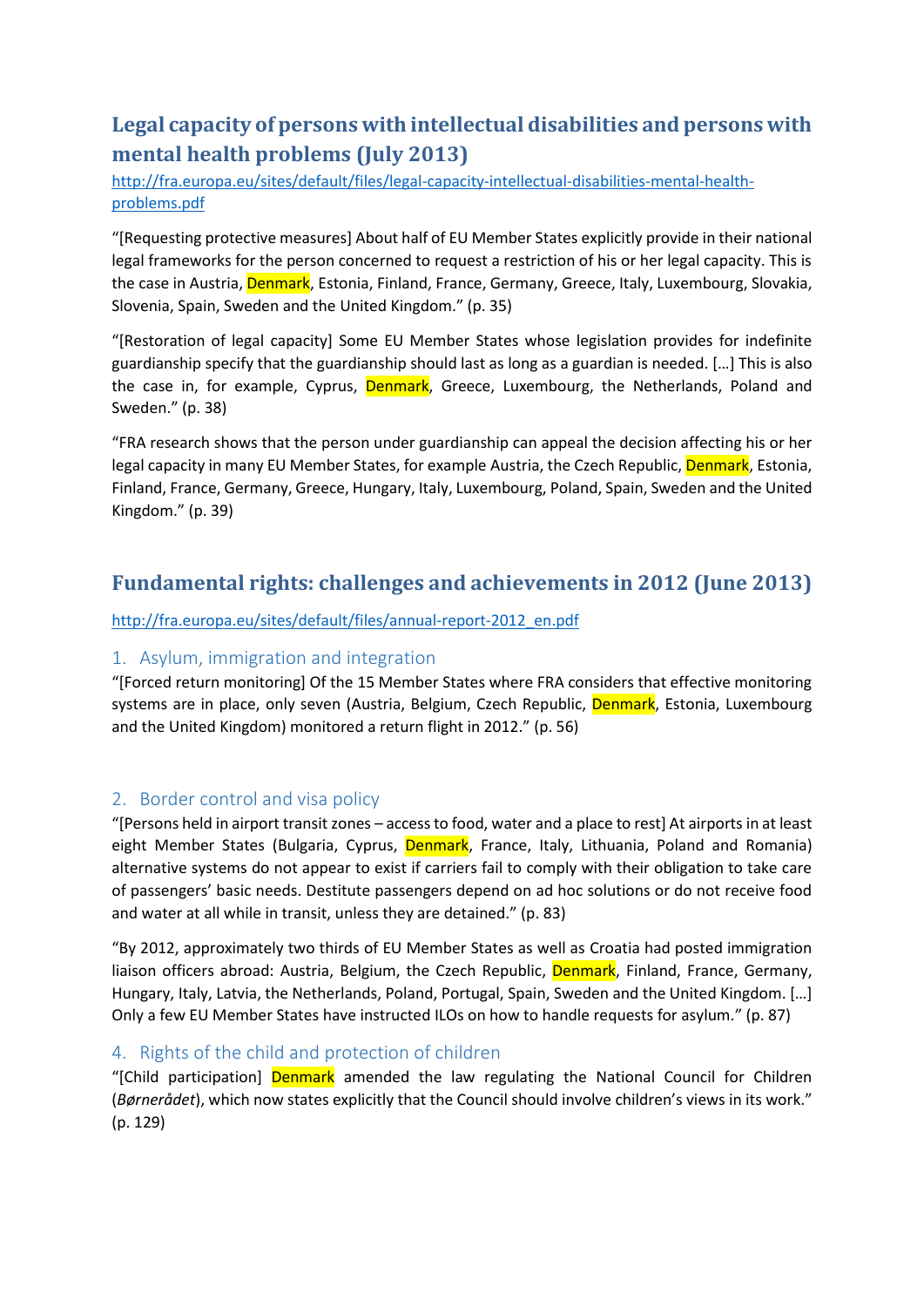## <span id="page-10-0"></span>5. Equality and non-discrimination

"But the growing number of EU Member States introducing registered partnership schemes may reduce the potential obstacles to free movement.  $[...]$  Denmark was the only country during the reporting period to adopt an act to open marriage to same-sex couples." (p. 154)

## <span id="page-10-1"></span>6. Racism, xenophobia and related intolerance

"For those EU Member States that publish data on more than one bias motivation, Austria and the Czech Republic witnessed decreases in all forms of recorded crime between 2010 and 2011, while Denmark, the Netherlands, Poland and Sweden saw increases in every category." (p. 181, see also Table 6.2 in p. 183)

"Ethnic discrimination in education and segregation in schools on ethnic grounds remain a problem in the EU. International and national human rights monitoring bodies highlighted barriers in access to equal education in a number of EU Member States, with members of ethnic groups and migrants continuing to face difficulties due to discrimination on ethnic grounds in Spain or segregation in schools in **Denmark**, Germany and Italy." (p. 193)

## <span id="page-10-2"></span>8. Access to efficient and independent justice

"Several EU Member States, including Austria, Belgium, Bulgaria, Denmark, Italy, Poland and Slovakia created web portals and other web tools in 2012 to raise legal awareness and educate the public, providing easily accessible and barrier-free information on the functioning of court proceedings, downloadable forms and relevant case law." (p. 245)

## <span id="page-10-3"></span>9. Rights of victims of crime

"[Rights of victims of domestic violence and violence against women] In Denmark, Act No. 112 of 2012 is expected to strengthen the protection of persons against persecution, harassment and violation of privacy, including stalking. […] Under the act, any contact is now considered a violation of a restraining order – not just contact that is considered a violation of the victim's peace. Breaches of restraining orders, exclusion orders and expulsion are punishable by fines and up to two years of imprisonment, and any violation that amounts to stalking will be considered an aggravating circumstance." (p. 265)

"[Rights of victims of trafficking and severe forms of labour exploitation] The number of persons officially identified as victims of trafficking for labour exploitation in **Denmark** has risen over the last few years. National action plans and the Danish Centre against Human Trafficking (CMM) have helped to sharpen the focus on this problem. Establishing contact with victims of trafficking for labour exploitation in places such as building sites, restaurants and in the agricultural sector is difficult. To increase access to potential victims of trafficking, CMM has established partnerships with Danish authorities, such as the authorities responsible for the working environment, the tax authorities and police, and trade unions in the labour market." (p. 267)

# <span id="page-10-4"></span>**Making hate crime visible in the European Union: acknowledging victims' rights (November 2012)**

[http://fra.europa.eu/sites/default/files/fra-2012\\_hate-crime.pdf](http://fra.europa.eu/sites/default/files/fra-2012_hate-crime.pdf)

"The readiness of legislators in EU Member States to extend definitions of hate crimes to a wide range of categories is a clear trend observable in Austria, Belgium, Croatia, Finland, Latvia, Lithuania, Malta, the Netherlands, Romania and Spain. Other EU Member States, like Denmark, Hungary, Sweden and